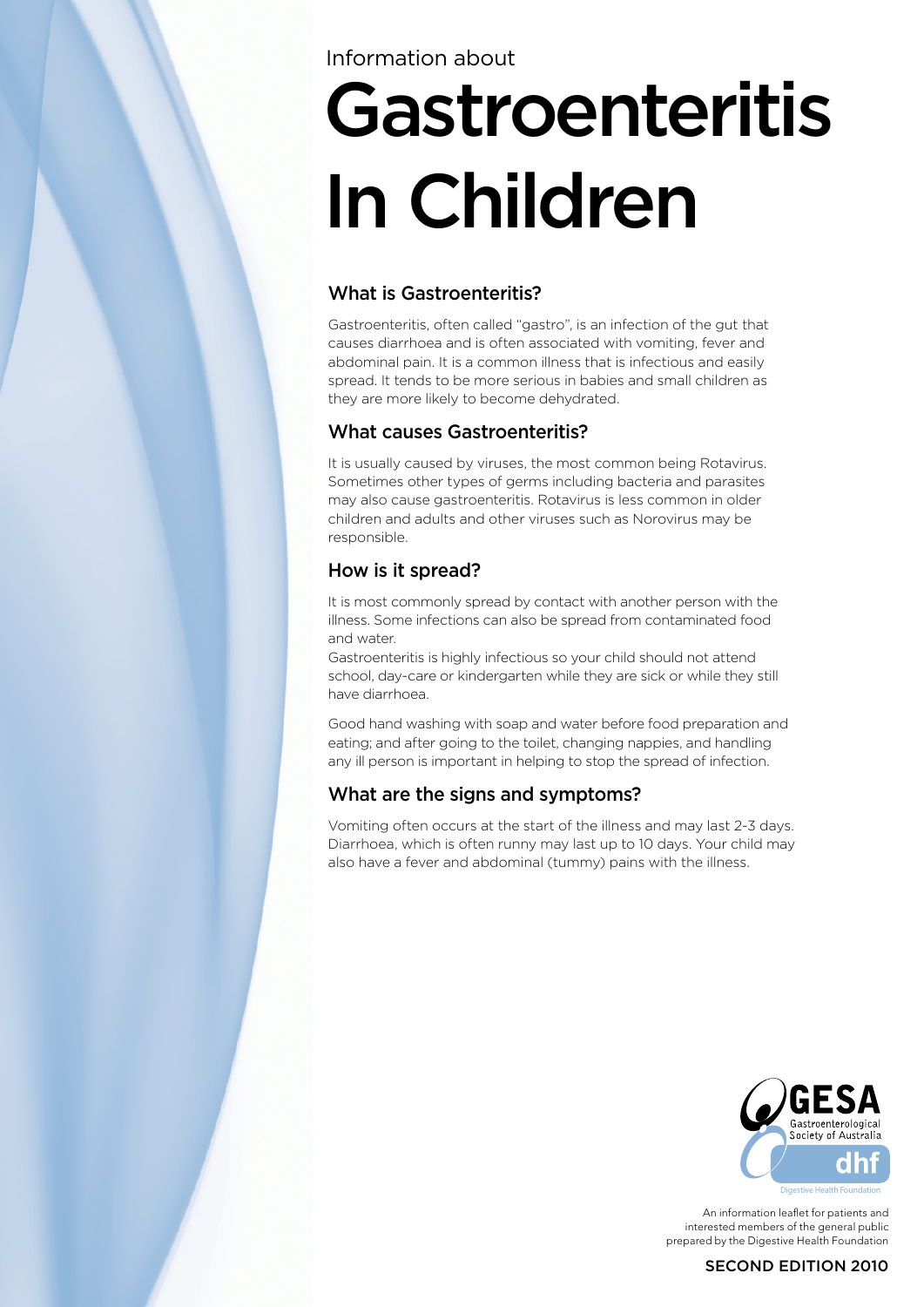# You should see a doctor if your child is:

- very young or small (aged below 6 months or weighs less than 8 kg)
- born preterm, or has other chronic conditions
- passing any blood in the stool
- having dark green (bile) vomits
- having severe abdominal pain
- less than 3 years old and has a fever more than 38.5°C
- passing less than 4 wet nappies/day
- showing signs of dehydration (very thirsty, cold hands and feet, dry lips and tongue, sunken eyes, sunken fontanelle, sleepy or drowsy)
- unable to tolerate any oral intake because of severe vomiting

#### How do I treat it?

The main treatment is to give enough fluids to prevent your child becoming dehydrated. Babies and children below 3 years old are most at risk and may need to be checked by a doctor. Give small amounts of fluids frequently as they can usually tolerate this better than large volumes at a time.You should continue to give fluids even if they are vomiting. Many common medicines to reduce vomiting or diarrhoea are often not helpful and may instead be harmful in children. Antibiotic treatment is also unnecessary and unhelpful in most cases because the infection is usually caused by viruses which do not respond to this treatment.

#### What fluids should I use?

The best fluids to use are Oral Rehydration Solutions (ORS), e.g., Hydralyte, Gastrolyte, Repalyte etc., which are available from your local chemist. They contain glucose and different salts which tend to be lost from the body during vomiting or diarrhoea. Make them up EXACTLY as it says on the packet. Breast fed babies should continue to be breastfed but may need to be fed more frequently. ORS or water (boiled if the baby is less than 6 months old) may be offered to babies in addition to breast feeds. Bottle fed babies may need to have both ORS and their formula at normal strength.

#### What can I do if they refuse to take the oral rehydration solution?

Chilling the fluids or making them into iceblocks may help your child to take them. Some children may still refuse to drink. In this situation water or other fluids such as diluted juice or soft drinks may be given, although they are not as good as ORS because they don't have all the extra salts in the right amounts and have sugars which are not as well absorbed. DO NOT GIVE UNDILUTED juice, sodas, sports drinks or other soft drinks as they have too much sugar and may make the diarrhoea worse. Chicken broth is also not recommended as it has too much salt and no sugar.

### How much fluid do they need?

This depends on the age and size of the child and also how dehydrated they are.

The minimum daily requirements in children are:

| $3-10$ kg (1-12 months) | 100ml/kg                                    |
|-------------------------|---------------------------------------------|
| 10-20kg (1-5yrs)        | $1000ml + 50ml/kg$ for<br>each kg over 10kg |
| $>20$ kg                | $1500ml + 20ml/kg$ for<br>each kg over 20kg |

You may also need to give an extra 2ml/kg for every vomit and 10ml/kg for each diarrhoeal stool in addition to the maintenance amount of fluids required.

Give small volumes frequently, e.g. 5ml (1tsp) every 5 minutes, is better tolerated than 60ml all at once every hour.